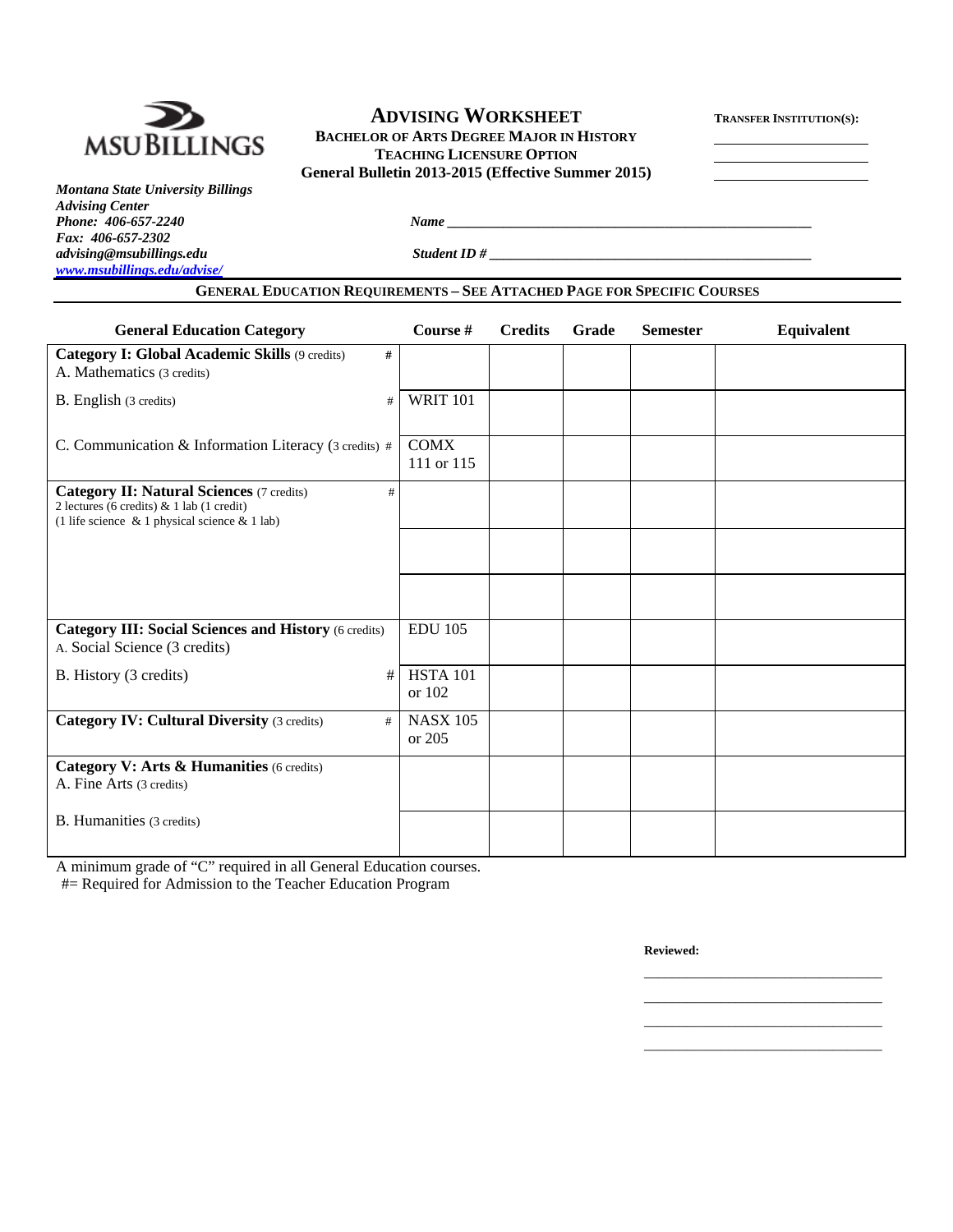# **GENERAL EDUCATION REQUIREMENTS**

|             |                                                                | <b>CATEGORY I: GLOBAL ACADEMIC SKILLS</b>                      | 9 credits |  |  |  |  |  |
|-------------|----------------------------------------------------------------|----------------------------------------------------------------|-----------|--|--|--|--|--|
|             | Students are required to take one course from each subcategory |                                                                |           |  |  |  |  |  |
|             |                                                                | <b>Subcategory A - Mathematics</b>                             | 3 credits |  |  |  |  |  |
| М           | 105                                                            | Contemporary Mathematics                                       | 3         |  |  |  |  |  |
| М           | 114                                                            | <b>Extended Technical Mathematics</b>                          | 3         |  |  |  |  |  |
| М           | 121                                                            | College Algebra                                                | 3         |  |  |  |  |  |
| М           | 122                                                            | College Trigonometry                                           | 3         |  |  |  |  |  |
| М           | 131                                                            | Mathematics for Elementary Teachers II                         | 3         |  |  |  |  |  |
| М           | 143                                                            | <b>Finite Mathematics</b>                                      | 4         |  |  |  |  |  |
| М           | 171                                                            | Calculus I                                                     | 4         |  |  |  |  |  |
| <b>STAT</b> | 141                                                            | <b>Introduction to Statistical Concepts</b>                    | 3         |  |  |  |  |  |
| <b>STAT</b> | 216                                                            | Introduction to Statistics                                     | 4         |  |  |  |  |  |
|             |                                                                | Subcategory B - English                                        | 3 credits |  |  |  |  |  |
| WRIT        | 101                                                            | College Writing I                                              | 3         |  |  |  |  |  |
| WRIT        | 121                                                            | Introduction to Technical Writing                              | 3         |  |  |  |  |  |
| WRIT        | 122.                                                           | <b>Introduction to Business Writing</b>                        | 3         |  |  |  |  |  |
| WRIT        | 201                                                            | College Writing II                                             | 3         |  |  |  |  |  |
| WRIT        | 220                                                            | Business & Professional Writing                                | 3         |  |  |  |  |  |
| <b>WRIT</b> | 22.1                                                           | Intermediate Technical Writing                                 | 3         |  |  |  |  |  |
|             |                                                                | Subcategory C - Communication & Information Literacy 3 credits |           |  |  |  |  |  |
| <b>COMX</b> | 111                                                            | <b>Introduction to Public Speaking</b>                         | 3         |  |  |  |  |  |
| OR          |                                                                |                                                                |           |  |  |  |  |  |
| <b>COMX</b> | 115                                                            | <b>Introduction to Interpersonal Communication3</b>            |           |  |  |  |  |  |

**CATEGORY II: NATURAL SCIENCES 6 cr. lecture & 1 cr. lab** 

*Students are required to take one course from each subcategory and at least one corresponding lab or SCIN 101, 102, 103 & 104* 

|             |     | <b>Subcategory A – Life Sciences</b>            | 3-4 credits                      |
|-------------|-----|-------------------------------------------------|----------------------------------|
| <b>BIOB</b> | 101 | Discover Biology                                | 3                                |
| <b>BIOB</b> | 102 | Discover Biology Lab                            | 1                                |
| <b>BIOB</b> | 160 | Principles of Living Systems                    | 3                                |
| <b>BIOB</b> | 161 | Principles of Living Systems Lab                | 1                                |
|             |     | <b>Subcategory B – Physical Sciences</b>        | 3-4 credits                      |
| ASTR        | 110 | Introduction to Astronomy                       | 3                                |
| ASTR        | 111 | Introduction to Astronomy Lab                   | 1                                |
| <b>CHMY</b> | 121 | <b>Introduction to General Chemistry</b>        | 3                                |
| <b>CHMY</b> | 122 | Introduction to General Chemistry Lab           | 1                                |
| <b>CHMY</b> | 141 | College Chemistry I                             | 3                                |
| <b>CHMY</b> | 142 | College Chemistry Laboratory I                  | 1                                |
| GEO         | 101 | <b>Introduction to Physical Geology</b>         | 3                                |
| GEO         | 102 | Introduction to Physical Geology Laboratory     | $\mathbf{1}$                     |
| GPHY        | 111 | Introduction to Physical Geography              | 3                                |
| <b>GPHY</b> | 112 | Introduction to Physical Geography Lab          | 1                                |
| PHSX        | 103 | Our Physical World                              | 3                                |
| PHSX        | 104 | Our Physical World Lab                          | 1                                |
| <b>PHSX</b> | 205 | College Physics I                               | 3                                |
| <b>PHSX</b> | 206 | College Physics I Lab                           | $\mathbf{1}$                     |
| <b>PHSX</b> | 105 | Fundamentals of Phys Sci                        | 3                                |
| PHSX        | 106 | Fundamentals of Phys Sci Lab                    | 1                                |
|             |     | Subcategories A and B – Integrated Sciences     | 7 credits                        |
|             |     | SCIN 101, 102, 103 $\&$ 104 Integrated Sciences | $3, \frac{1}{2}, 3, \frac{1}{2}$ |

**CATEGORY III: SOCIAL SCIENCES AND HISTORY 6 credits** 

| Students are required to take one course from each subcategory |     |                                        |   |  |  |  |  |
|----------------------------------------------------------------|-----|----------------------------------------|---|--|--|--|--|
| <b>Subcategory A – Social Sciences</b><br>3 credits            |     |                                        |   |  |  |  |  |
| <b>ANTY</b>                                                    | 217 | Physical Anthropology & Archeology     | 3 |  |  |  |  |
| <b>BGEN</b>                                                    | 105 | Introduction to Business               | 3 |  |  |  |  |
| <b>COMX</b>                                                    | 106 | Communicating in a Dynamic Workplace   | 3 |  |  |  |  |
| <b>ECNS</b>                                                    | 201 | Principles of Microeconomics           | 3 |  |  |  |  |
| <b>ECNS</b>                                                    | 202 | Principles of Macroeconomics           | 3 |  |  |  |  |
| <b>EDU</b>                                                     | 105 | <b>Education and Democracy</b>         | 3 |  |  |  |  |
| <b>GPHY</b>                                                    | 141 | Geography of World Regions             | 3 |  |  |  |  |
| HTH                                                            | 110 | Personal Health and Wellness           | 3 |  |  |  |  |
| <b>PSCI</b>                                                    | 210 | Introduction to American Government    | 3 |  |  |  |  |
| <b>PSCI</b>                                                    | 220 | Introduction to Comparative Government | 3 |  |  |  |  |
| <b>PSYX</b>                                                    | 100 | Introduction to Psychology             | 3 |  |  |  |  |
| <b>PSYX</b>                                                    | 231 | Human Relations                        | 3 |  |  |  |  |
| <b>SOCI</b>                                                    | 101 | Introduction to Sociology              | 3 |  |  |  |  |
| SOCI                                                           | 201 | Social Problems                        |   |  |  |  |  |

|             |     | <b>Subcategory B - History</b>                    | 3 credits    |
|-------------|-----|---------------------------------------------------|--------------|
| HSTA        | 101 | <b>American History I</b>                         |              |
| OR.         |     |                                                   |              |
| <b>HSTA</b> | 102 | <b>American History II</b>                        | 3            |
|             |     |                                                   |              |
|             |     | <b>CATEGORY IV: CULTURAL DIVERSITY</b>            | 3 credits    |
| NASX        | 105 | <b>Introduction to Native American Studies</b>    | $\mathbf{3}$ |
| OR          |     |                                                   |              |
| NASX        | 205 | <b>Native Americans in Contemporary Society 3</b> |              |

**CATEGORY V: ARTS & HUMANITIES 6 credits** 

|                                               |     | Students are required to take one course from each subcategory |                         |  |  |  |
|-----------------------------------------------|-----|----------------------------------------------------------------|-------------------------|--|--|--|
| <b>Subcategory A - Fine Arts</b><br>3 credits |     |                                                                |                         |  |  |  |
| ARTZ                                          | 101 | <b>Art Fundamentals</b>                                        | 3                       |  |  |  |
| ARTZ                                          | 105 | Visual Language-Drawing                                        | 3                       |  |  |  |
| ARTZ.                                         | 131 | Ceramics for Non-majors                                        | 3                       |  |  |  |
| CRWR                                          | 240 | <b>Intro Creative Writing Workshop</b>                         | 3                       |  |  |  |
| FILM                                          | 160 | Introduction to World Cinema                                   | 3                       |  |  |  |
| LIT                                           | 270 | Film & Literature                                              | $\overline{\mathbf{3}}$ |  |  |  |
| MART                                          | 260 | <b>Computer Presentation and Animation</b>                     | 3                       |  |  |  |
| MUSI                                          | 101 | <b>Enjoyment of Music</b>                                      | 3                       |  |  |  |
| MUSI                                          | 114 | Band: MSUB Symphonic                                           | 1                       |  |  |  |
| MUSI                                          | 131 | Jazz Ensemble I: MSUB                                          |                         |  |  |  |
| MUSI                                          | 147 | Choral Ensemble: University Chorus                             |                         |  |  |  |
| THTR                                          | 101 | Introduction to Theatre                                        | 3                       |  |  |  |
| THTR                                          | 120 | Introduction to Acting I                                       | 3                       |  |  |  |
|                                               |     | <b>Subcategory B - Humanities</b>                              | 3 credits               |  |  |  |
| ARTH                                          | 150 | Introduction to Art History                                    | 3                       |  |  |  |
| <b>HONR</b>                                   | 111 | Perspectives and Understanding                                 | 3                       |  |  |  |
| LIT                                           | 110 | Introduction to Literature                                     | $\mathfrak{Z}$          |  |  |  |
| LIT                                           | 240 | The Bible as Literature                                        | 3                       |  |  |  |
| PHL                                           | 110 | <b>Introduction to Ethics</b>                                  | 3                       |  |  |  |
| PHL                                           | 111 | Philosophies of Life                                           | 3                       |  |  |  |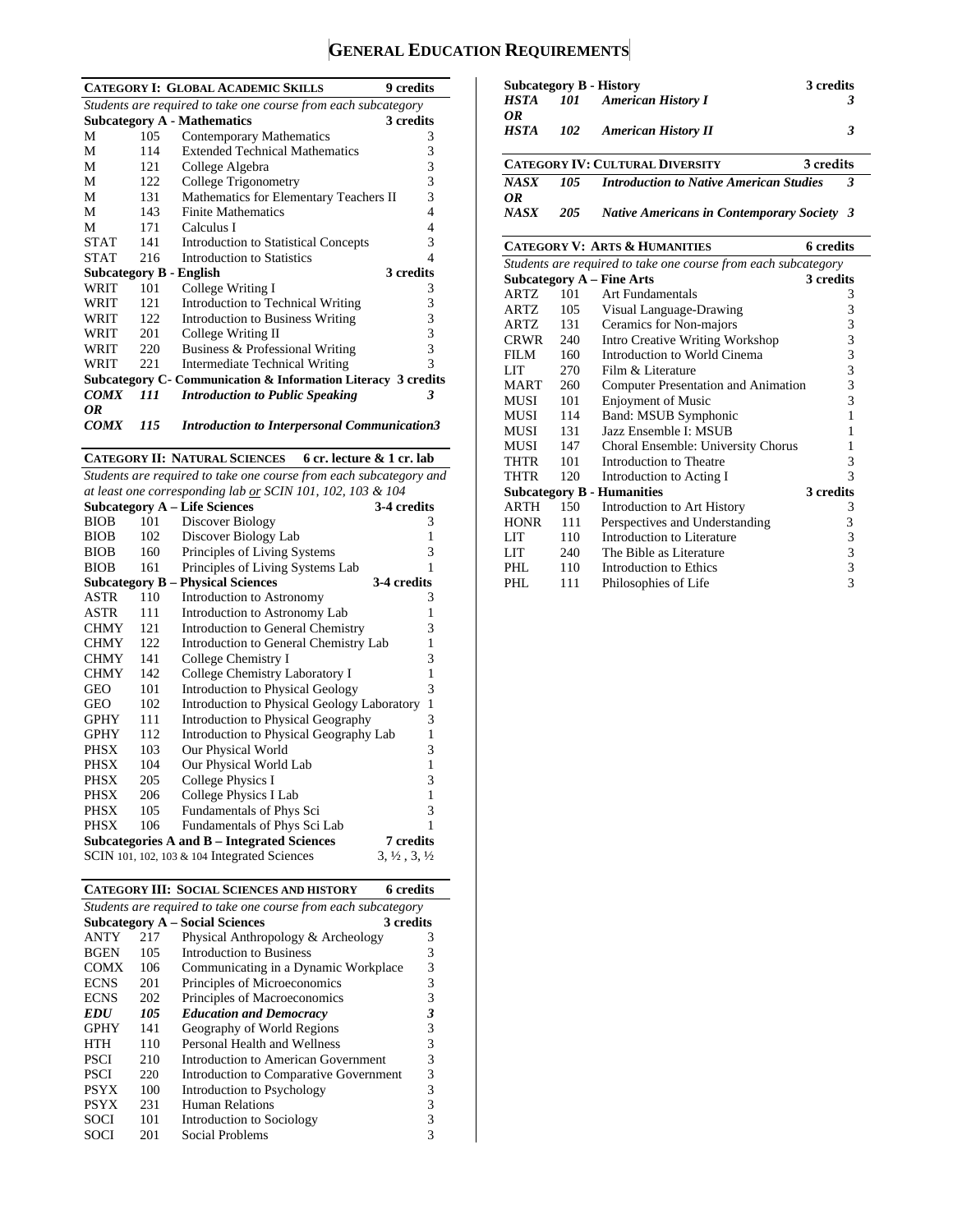|                                    |                                                                      | Course                                             | <b>Credits</b> | Grade | <b>Semester</b> | Equivalent |  |  |
|------------------------------------|----------------------------------------------------------------------|----------------------------------------------------|----------------|-------|-----------------|------------|--|--|
|                                    | A minimum grade of $C$ or better is required in all major coursework |                                                    |                |       |                 |            |  |  |
| <b>Professional Education Core</b> |                                                                      |                                                    |                |       |                 |            |  |  |
| *#EDU                              | 105                                                                  | <b>Education and Democracy</b>                     | 3              |       |                 |            |  |  |
| ^#EDU                              | 220/                                                                 | Human Growth and Development/                      | 3              |       |                 |            |  |  |
|                                    | 220L                                                                 | Lab (45 hour practicum required)                   |                |       |                 |            |  |  |
| #EDU                               | 221                                                                  | <b>Educational Psychology and Measurement</b>      | 3              |       |                 |            |  |  |
| $^{\wedge\text{HEDSP}}$            | 204                                                                  | Introduction to Teaching Exceptional Learners      | 3              |       |                 |            |  |  |
|                                    |                                                                      | (15 hour practicum required)                       |                |       |                 |            |  |  |
| <b>HTH</b>                         | 412                                                                  | Alcohol, Tobacco and Other Drug Awareness (ATOD)   |                |       |                 |            |  |  |
| <b>EDU</b>                         | 333                                                                  | Reading and Writing Across the Curriculum          | 3              |       |                 |            |  |  |
| <b>EDU</b>                         | 380                                                                  | Introduction to Curriculum Planning/Practice       | 2              |       |                 |            |  |  |
| <b>EDU</b>                         | 354                                                                  | Secondary Junior Field                             | $\overline{2}$ |       |                 |            |  |  |
| <b>EDU</b>                         | 497A                                                                 | Methods: 5-12 Social Studies                       | 2              |       |                 |            |  |  |
| <b>EDU</b>                         | 406                                                                  | Philosophical, Legal & Ethical Issues in Education | 3              |       |                 |            |  |  |
| <b>EDU</b>                         | 495C                                                                 | Student Teaching: 5-12                             | 9              |       |                 |            |  |  |

#### **#Required for Admission to the Teacher Education Program**

^ Course requires a completed Federal Criminal Background Check in order to complete the required practicum hours within the class. Packets may be picked up at either the Advising Center in McMullen Hall or in the College of Education, or can be printed off the website at http://www.msubillings.edu/coe/etp/FieldExper/FingerprintInfo.htm. The background check is only valid for 24 months.

| <b>Required Courses</b> |     |                                         |   |  |  |
|-------------------------|-----|-----------------------------------------|---|--|--|
| $*HSTA$                 | 101 | American History I                      | 3 |  |  |
| $*HSTA$                 | 102 | American History II                     | 3 |  |  |
| *HSTR                   | 101 | Western Civilization I                  |   |  |  |
| OR.                     |     |                                         | 3 |  |  |
| *HSTR                   | 103 | Honors Western Civilization I           |   |  |  |
| *HSTR                   | 102 | Western Civilization II                 |   |  |  |
| OR.                     |     |                                         | 3 |  |  |
| *HSTR                   | 104 | Honors Western Civilization II          |   |  |  |
| <b>HSTA</b>             | 460 | Montana and the West                    | 3 |  |  |
| <b>HSTA</b>             | 200 | Historian as Detective                  | 3 |  |  |
| <b>HSTA</b>             | 499 | Senior Capstone: Historical Methodology | 3 |  |  |
| <b>HSTR</b>             |     |                                         |   |  |  |

\*May satisfy Academic Foundations/General Education requirements.

**Restricted Electives:** A minimum of 18 credits of upper division History courses selected in consultation with the departmental advisor, distributed as follows: at least 3 credits from each of the following categories: Area 1a, Area 1b, Area 2a, Area 2b, and Area 3, and 3 credits from any Area. Please note that students may, upon consultation with and the permission of their academic advisor, count up to 6 credits of historically-oriented upper division Honors Seminars as restricted electives in their History major.

#### **Area 1a: Early United States**

| <b>HSTA</b> | 313 | American Colonial and Revolutionary History to |  |  |
|-------------|-----|------------------------------------------------|--|--|
|             |     | 1789                                           |  |  |
| <b>HSTA</b> | 315 | Early American Republic 1787-1848              |  |  |
| <b>HSTA</b> | 316 | American Civil War Era                         |  |  |
| <b>HSTA</b> | 428 | Historical Archaeology in the Americas         |  |  |

#### **Area 1b: Modern United States**

| $\cdots$    |              |                          |  |  |  |  |  |  |
|-------------|--------------|--------------------------|--|--|--|--|--|--|
| <b>HSTA</b> | 320          | Birth of Modern US       |  |  |  |  |  |  |
| <b>HSTA</b> | つつう<br>، ک ب | America in Crisis        |  |  |  |  |  |  |
| <b>HSTA</b> | つつく<br>ر ے ر | United States Since 1960 |  |  |  |  |  |  |

#### **Area 1c: United States Topics**

| <b>HSTA</b> | 401  | Sex and Sexuality in American           |  |  |
|-------------|------|-----------------------------------------|--|--|
| <b>HSTA</b> | 408  | Gender in America                       |  |  |
| <b>HSTA</b> | 464  | Trans-Mississippi West                  |  |  |
| <b>HSTA</b> | 470  | <b>American Environmental History</b>   |  |  |
| HSTA/       | 480/ | Const Law: Civil Liberties              |  |  |
| <b>PSCI</b> | 472  |                                         |  |  |
| HSTA/       | 481/ | <b>Const Law: Powers and Structures</b> |  |  |
| <b>PSCI</b> | 473  |                                         |  |  |
| <b>HSTA</b> | 498  | Internship/Cooperative Education        |  |  |